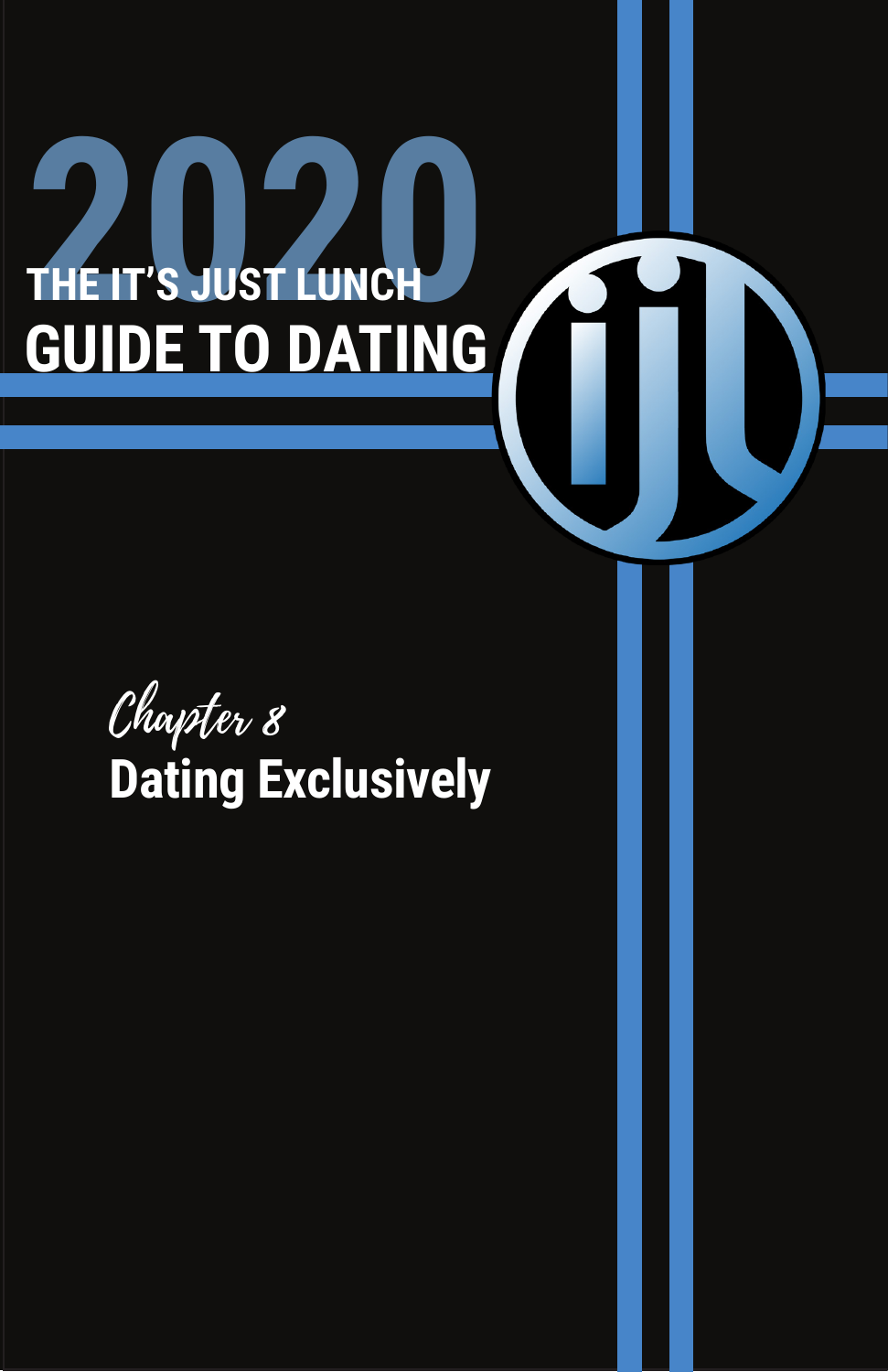# Chapter 8 DATING EXCLUSIVELY

You've made it past the three-month stage and you're still happily dating someone. Congratulations! You're moving out of the dating game and into relationship territory. You no longer have to worry about attracting the opposite sex, going out to bars, getting set up by well-meaning friends, or any of those single life things. What a relief! But, being in a relationship does come with its own set of responsibilities and dilemmas. Working through them together will set the foundation on which to build something wonderful.

In this chapter we'll take a look at some of the fundamental issues and questions you might come across at this stage of the mating game. Things like coping with holidays and birthdays, saying "I love you" and ultimately, determining if he or she is

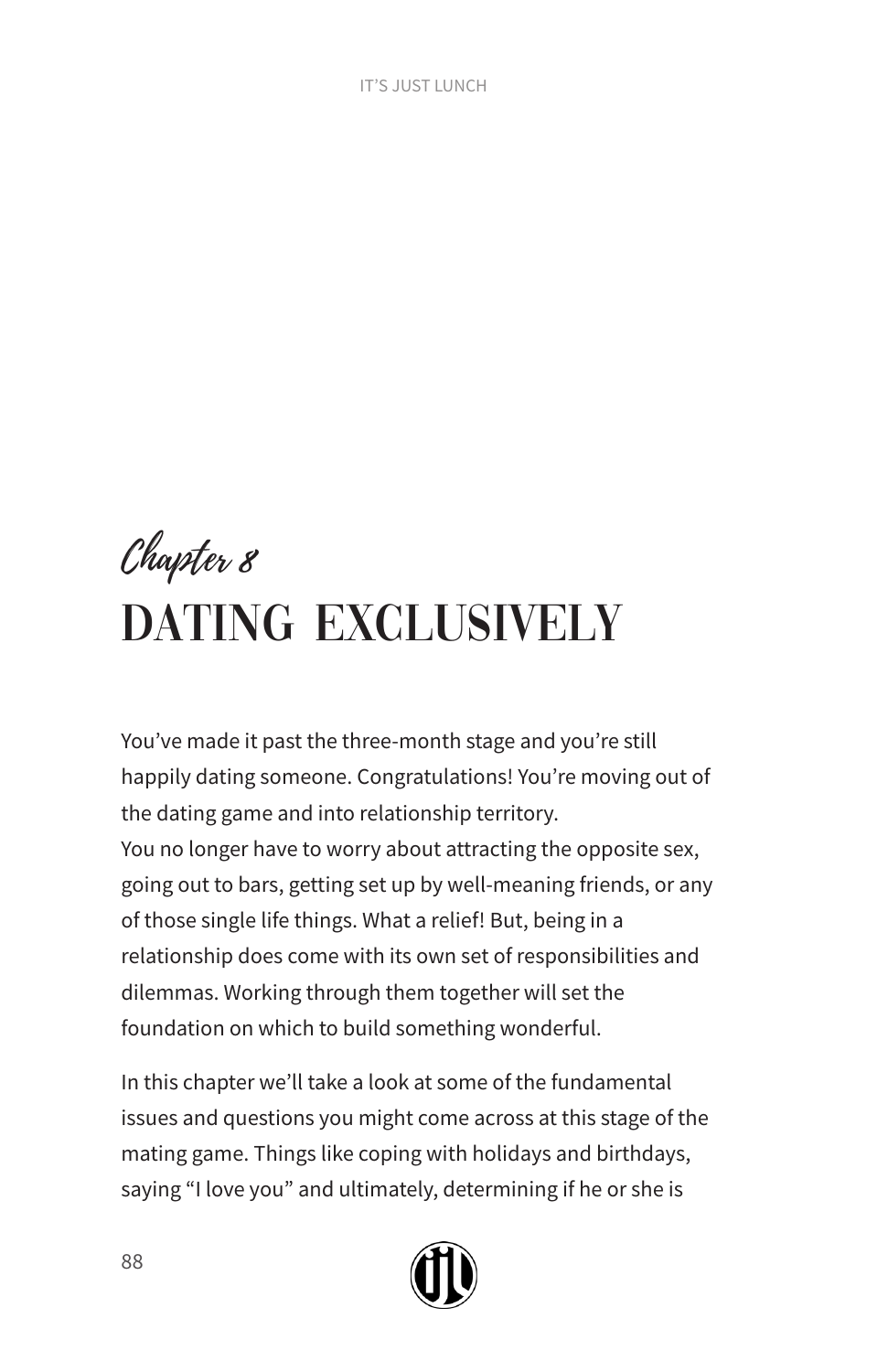"the one" or at least on the road to becoming that.

## **Holidating**

Ah, 'tis the season of love, generosity, joy to the world and peace on earth… unless of course you're in the early throes of dating. Then it can just as easily feel like you are walking through a minefield of difficult choices with the pressure of family dinners, gift giving and all those parties to attend. You can be pushed right into happy coupledom way too soon or be accused of neglecting your new potential amour in favor of your friends and family.

Add to that the pressure of holiday shopping and the anxiety over finding the perfect gift — one that won't be deemed inadequate, or worse, be deemed as too much. It's no wonder the thought of hibernating suddenly seems very appealing. So what is the right holiday protocol? After three months of dating, should you invite someone home to Wisconsin where your mother will inevitably express her desire for grandchildren while pulling on the wishbone? Or will your date get the wrong idea and assume things are getting serious because you're introducing him or her to your people? (Of course, if they're not invited, they might get offended and think you don't care. Oh, no! What are you going to do?)

In our experience, the top three issues that cause the biggest problems between couples during the holidays are gift giving, family dinners and party etiquette.

To keep you on track, we've put our heads together here at It's Just Lunch and come up with a few tips and ideas to help you navigate your way, peacefully, through the dating dilemmas of the holiday season. Our advice, of course, depends on how long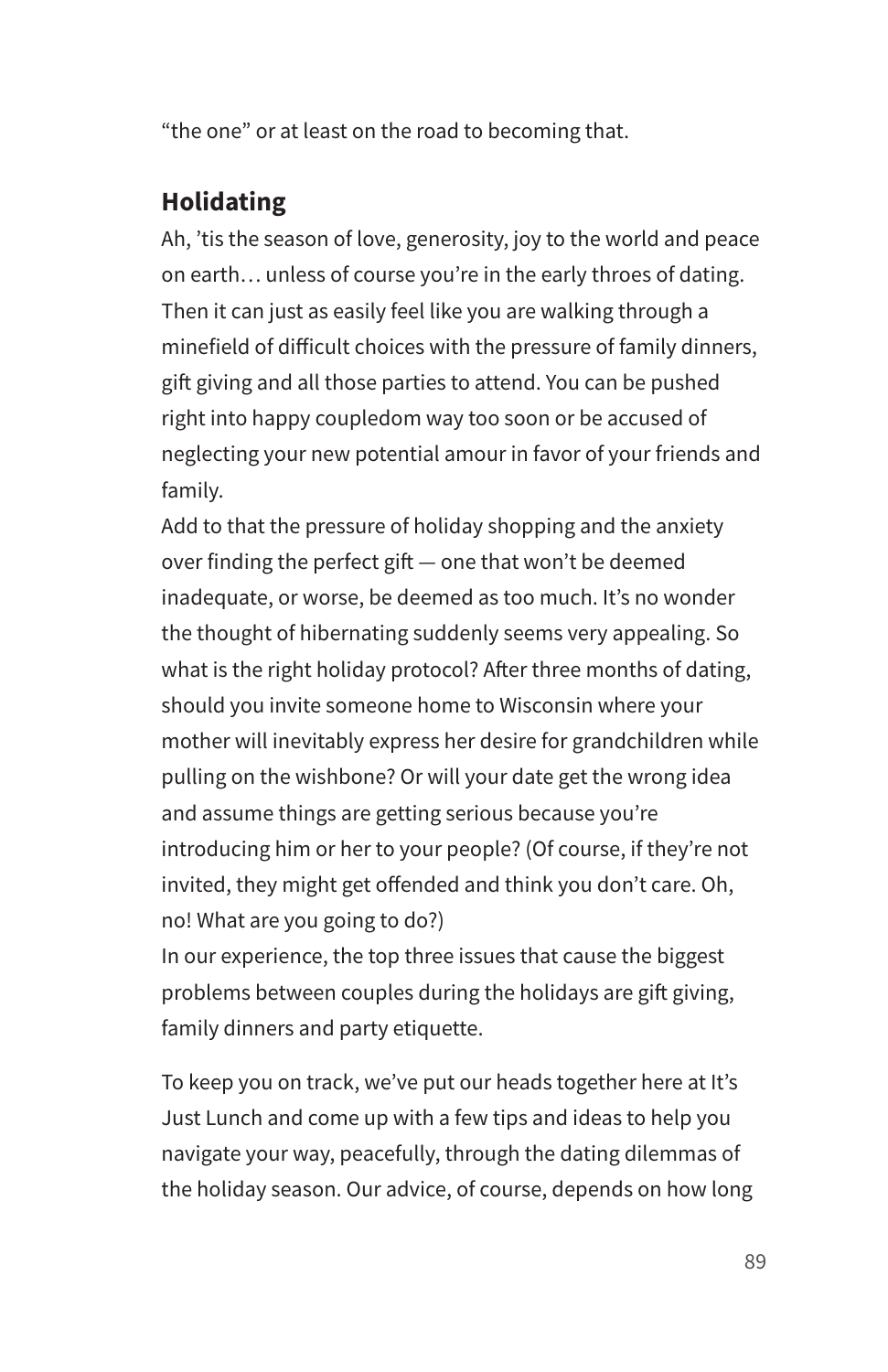#### you've been dating.

#### *Thanksgiving/Christmas/Hanukkah*

#### *Less Than Three Months*

Spend it with your family and call him or her from home. It's too early to expect that you will spend these family-oriented holidays together. If you're in the same town, you can always invite your date over for dessert later.

#### *Three to Six Months*

If you've been dating for more than three months, bringing your partner to a friend's house for dinner is appropriate, but it's still a little early to bring them home if your parents live out of state. However, if you all live in the same city or reasonably close, it is probably okay. Feel it out.

#### *Six Months Plus*

If your new honey hasn't already met your family, now is the time. It can be a little nerve wracking and you might not have much of an appetite for your mom's turkey dinner, so be prepared. If you get invited to a family event, be on your best behavior and dress on the conservative side. Come bearing gifts and offer to do the dishes. Also, pay attention to how your significant other is around his or her family — you'll get a sneak peak of the real person coming out.

#### *New Year's Eve*

#### *Less than three months*

New Year's Eve has taken over from Valentine's Day as the world's most high-pressured and overpriced date night. If you've been together less than a month, don't expect anything continue with your previous plans. If you're doing something where you can bring a date, mention it lightly, but don't be

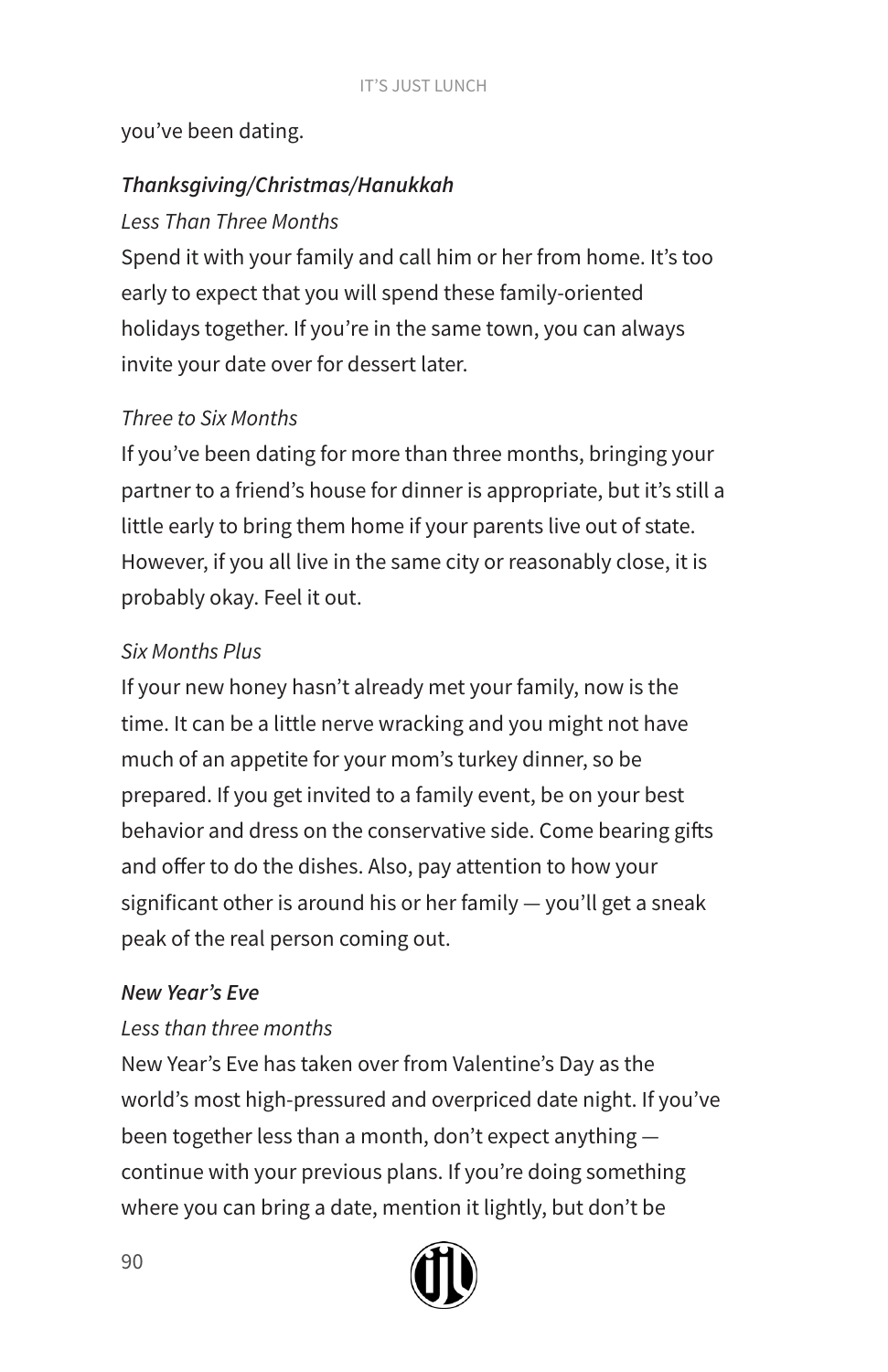offended if they already have other plans. If the two of you have been dating for more than a month, feel it out discreetly and make sure you have back-up plans so you don't sit home alone sulking.

#### *Three to Six Months*

It's a date. Plan something fun and expect to bring in the New Year with a midnight kiss from your dream date.

#### *Six Months Plus*

This is your first New Year together and you're in the sweetest part of the Honeymoon period, so make it special and celebrate your coupledom.

#### *Valentine's Day*

#### *Less than three months*

Don't even bring it up if you've been dating for a month or less. If you've been dating for more than a month, bring it up casually, but don't expect anything.

#### *Three to Six Months*

If you've been together this long, it's reasonable to expect to exchange gifts and to enjoy a good dinner together. If one of you isn't up for that, it's likely you're in different places in your relationship.

#### *Six Months Plus*

This is a time for somewhat bigger romantic gestures — a special dinner together at a fancier restaurant than you usually go to and an exchange of gifts that are nicer.

#### *Birthdays*

#### *Less Than Three Months*

Under a month, just wish them a happy birthday and buy them a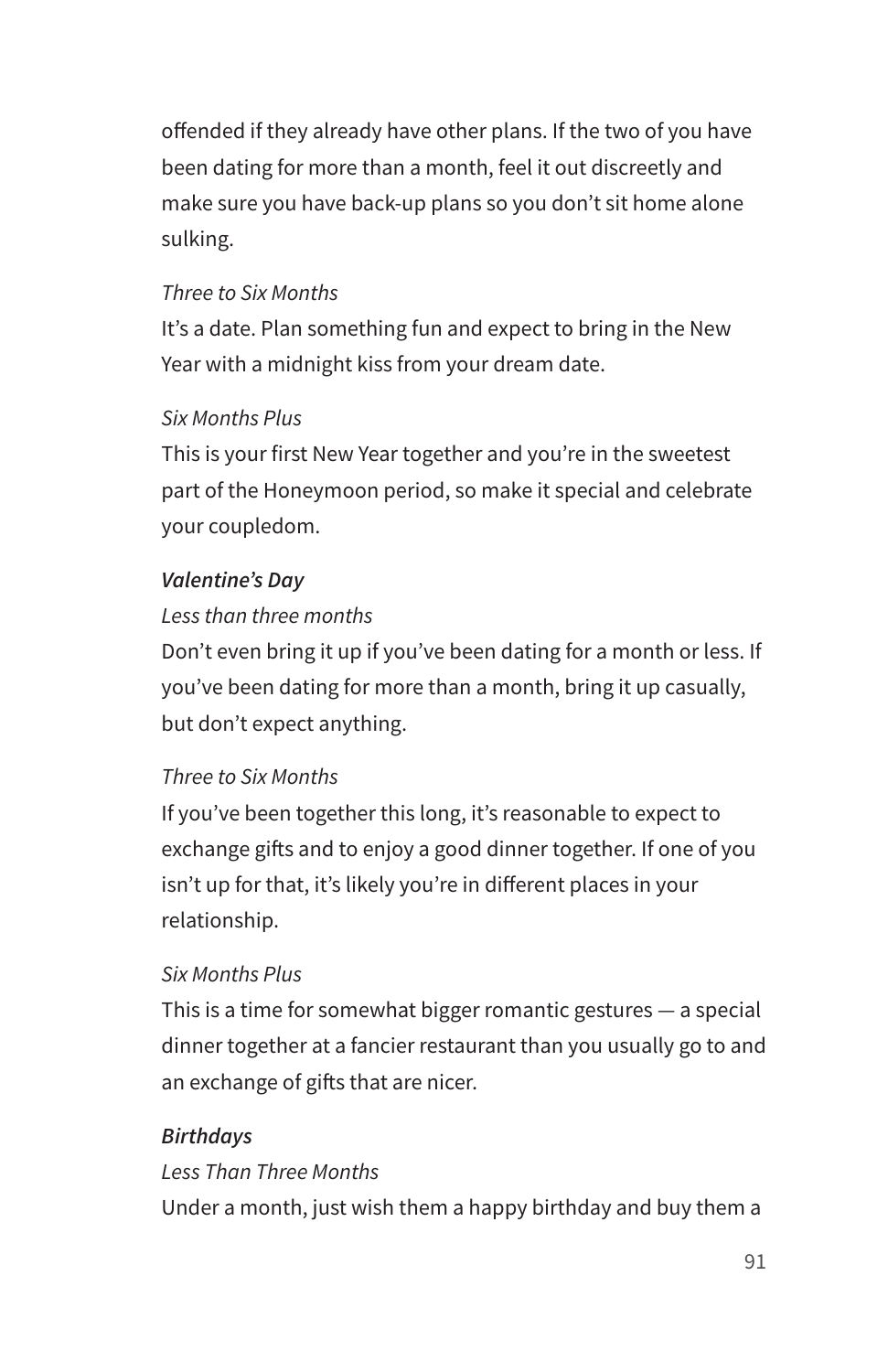drink the next time you go out. If you've been dating more than a month, bring them a thoughtful (though not necessarily expensive) gift.

#### *Three to Six Months*

A nicer gift and/or flowers is reasonable, along with a nice dinner alone or with friends.

#### *Six months plus*

Invite a few of your honey's favorite friends and throw a surprise dinner party.

## **The Gift-Giving Guide**

The hassle of fighting your way through all those pushy holiday shoppers is enough to give you a cardiac arrest without the added pressure of getting him or her that perfect gift that says it all.

The key is to plan ahead. It'll save you from rushing out in the last minute, spending extra money and compromising more than you planned.

The best way to figure out an appropriate and well- received gift is to be mindful of your mate's interests, dreams and desires. This will give you all the information you need to find that perfect gift.

It really is the thought that counts, and if you just put a little of it into your gift, it will make a colossal difference. A husband we know always sends his wife flowers. What makes it so unique is that he hand selects the vase, matches it with the perfect card and gives everything to the florist to deliver with a beautiful arrangement. It's the hand selection of the vase and the personalized card (instead of the standard card the florist fills out) that makes it extra special. This is such a cool idea if you're a

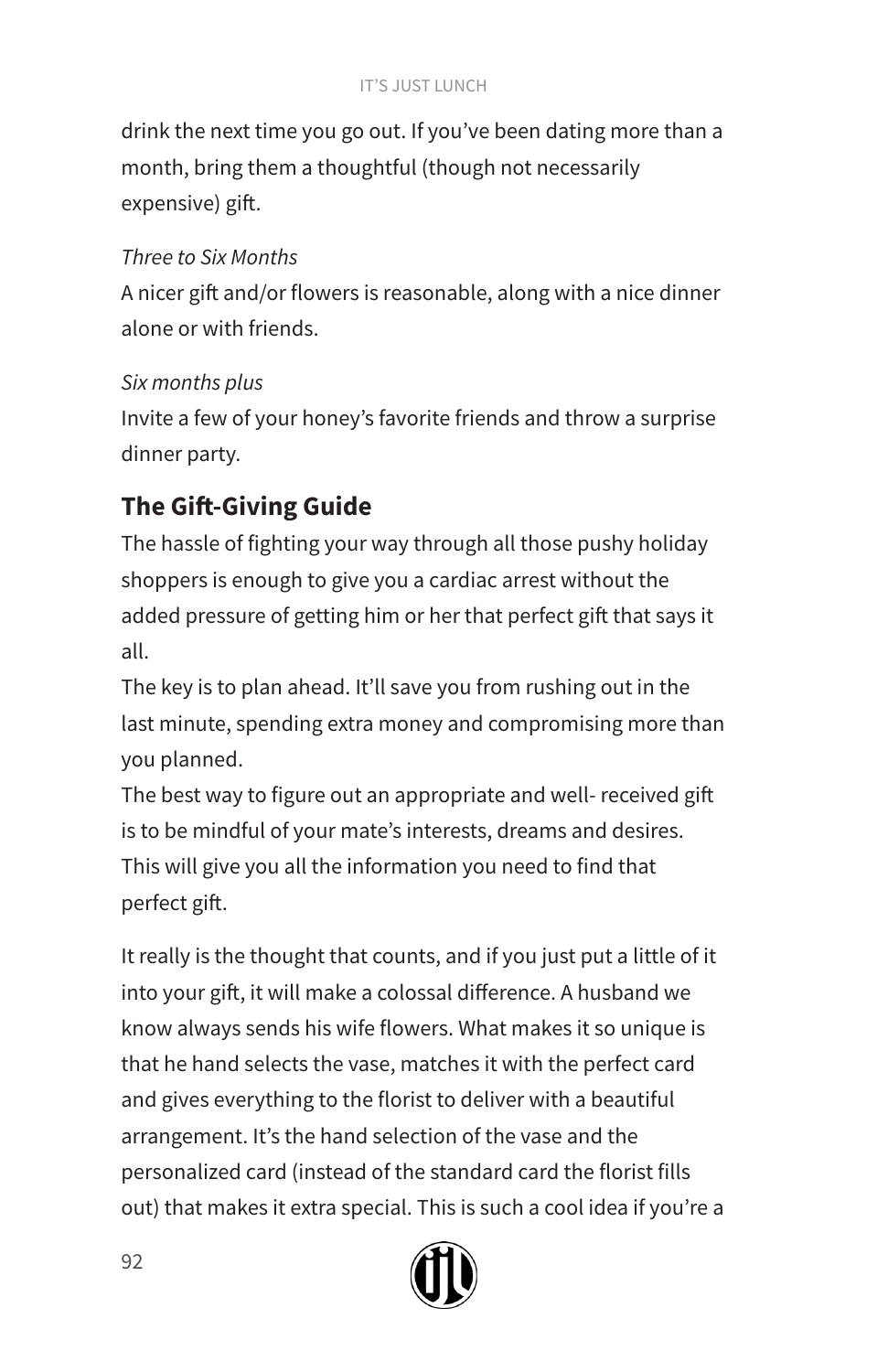guy who wants to say thanks for a great date. (Girls, remember most guys do not want flowers.)

You don't have to wait for a special occasion to give something thoughtful. A woman we know, who met a man through a dating service, was blown away when he showed up for their second date with a small box of her favorite candy — chocolate dipped strawberries. How did he know? He remembered it was on her profile among her favorite things. Needless to say he won major points for being so thoughtful and going that extra mile to say she was special. At the end of the day a gift will not make or break your relationship. Good communication will go further in creating a love affair than a piece of jewelry or a set of golf clubs.

#### **When to Whisper Those Three Little Words**

There comes a time in a relationship when one of you will utter those three very important little words. It's a significant moment, often accompanied by fears of rejection.

Don't ever feel pressured to say, "I love you" unless you really mean it. It's better to say that you sincerely care about your significant other than falsely claiming to love them. Lying will inevitably come back to bite you in the butt, so don't even go there.

By the same token, don't force your mate to say or feel it in return because you're afraid they don't. Saying "I love you", and saying it genuinely, means you have no demands back. Love is a gift that is given freely and without expectation.

Partners often feel the urge to amplify their feelings by projecting their affection onto one another and in the heat of the moment will blurt things out. But if you're not sure of your feelings and your mate tells you they love you, you must respond honestly.

If you love them, tell them. If you're unsure, say, "Thank you for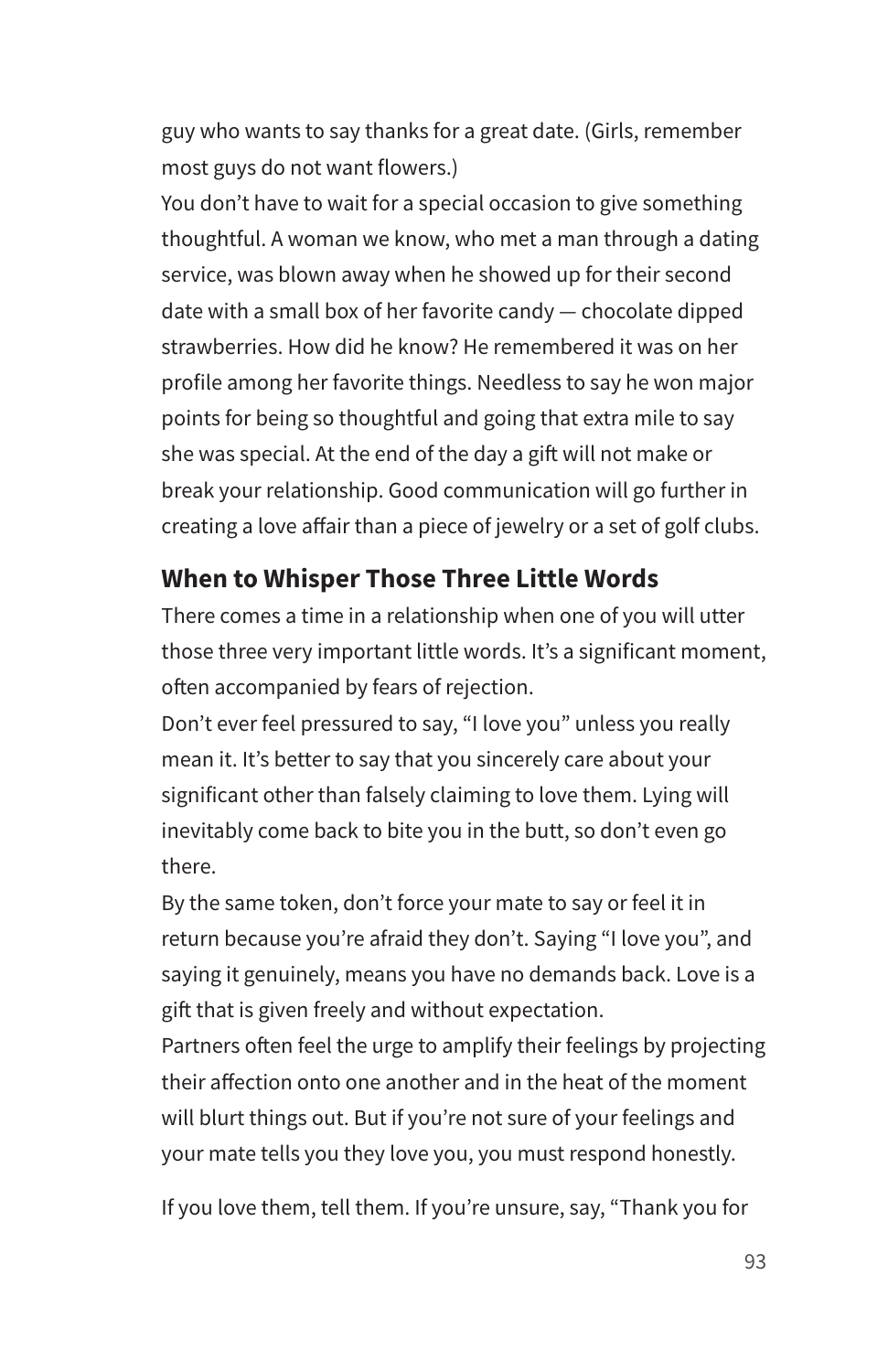#### IT'S JUST LUNCH

being so open, that makes me feel wonderful." Or say, "That makes me very happy. I really care about you, too." If you don't feel the same way be delicate when responding, as it could really hurt the other person. Don't ever dump your feelings onto your partner by responding with, "don't say that," or, "I don't love you yet," or, "I'm not ready to hear that." It takes courage to be vulnerable, so handle with care and compassion.

## **Show How You Feel**

It's possible to go a long time in a relationship without saying, "I love you." Often, actions speak louder than words and there are many other "little things" that indicate a person's level of affection for another.

Both men and women respond to "little sentiments," those tidbits of information that might seem irrelevant to most people but become benchmarks in a relationship — things like remembering the song that was playing on the radio when you first kissed or their favorite color, leaving love notes under their pillow or packing their lunch.

You don't have to spend buckets of money to show your partner that he or she is precious to you. In the same respect, "talk is cheap," and you can throw about "I love yous" but in order for the words to really make an impact, they must be backed up with significant action.

It's important to observe all the non-verbal clues in a relationship, too. Determining if someone is right for you lies as much in his or her actions and in what they don't do, as it does in what they say.

Telling your girlfriend that you want to spend more quality time with her and then spending weekends at the golf course just doesn't measure up. As time goes by, your endearments will lose

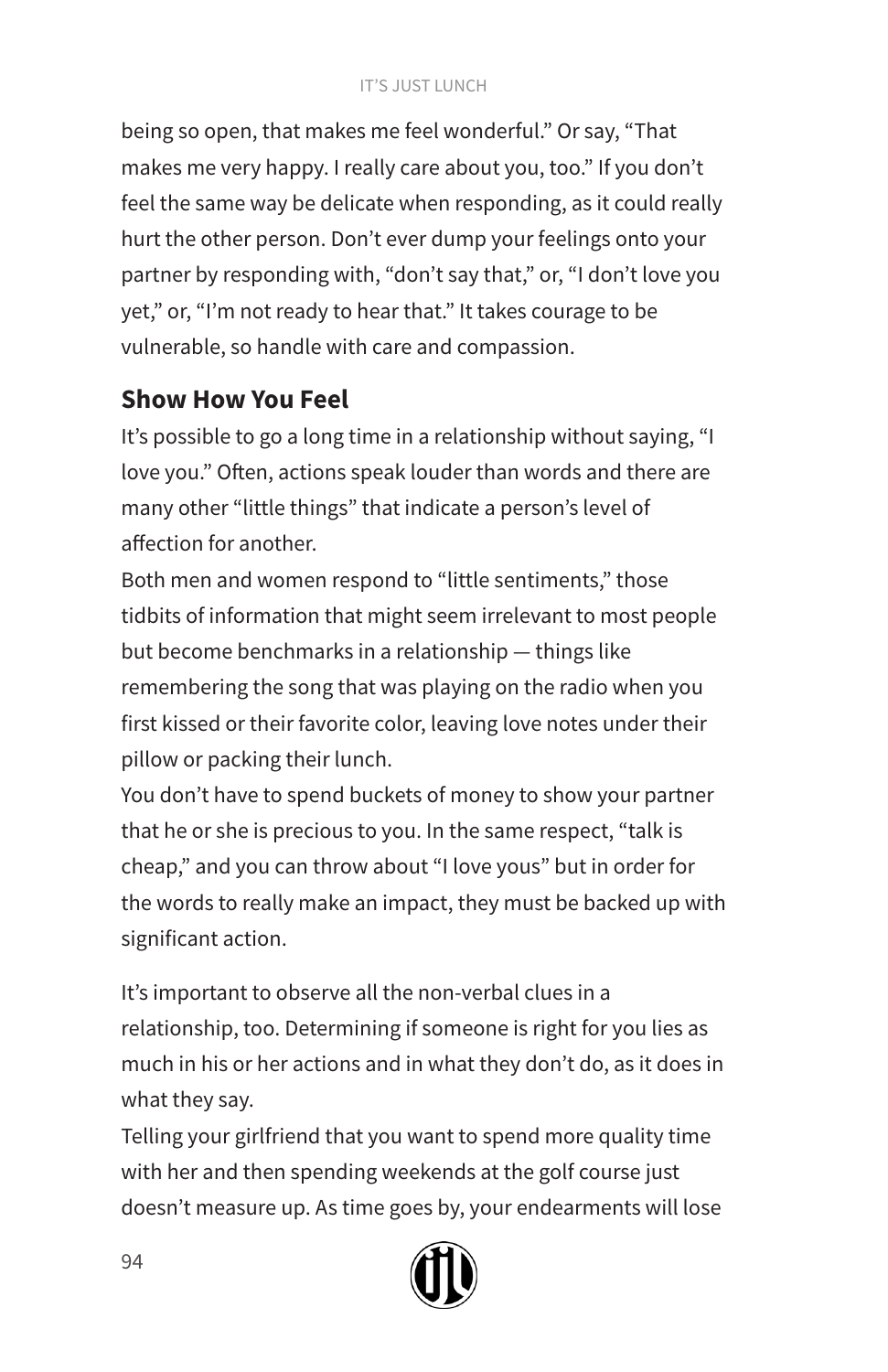their meaning and your trust will begin to deteriorate.

Pay attention to the special things that touch your girlfriend or boyfriend and make an effort to introduce these into your relationship on a regular basis. It takes effort and mindfulness to create a phenomenal affinity with another person. But it's worth it because ultimately you both reap the rewards.

## **His Needs, Her Needs**

Yes, by now we all know that men are from Mars and women are from Venus, but what we haven't quite figured out is how in the heck are we supposed to ever get it together? Here are a few guidelines to help you give each other what men and women need most in a relationship:

-DO agree to do things with his/her friends or family.

-DO listen attentively (lots of eye contact) and be interested in discovering his/her likes and dislikes.

-DO be affectionate and romantic.

-DO talk to your boyfriend/girlfriend. It's an important emotional need and you'll learn how to become more compatible through conversation.

-DO be honest and open. Build trust by sharing your thoughts, feelings, habits, likes, dislikes and daily activities.

-DON'T expect him/her to date you exclusively until you've had the exclusivity conversation.

-DON'T expect sex.

-DO let them go out with his/her friends.

-DO allow him/her personal time.

-DO make an effort to look attractive and wear outfits that make you feel great.

-DO give him/her compliments and let him/her know s/he's appreciated.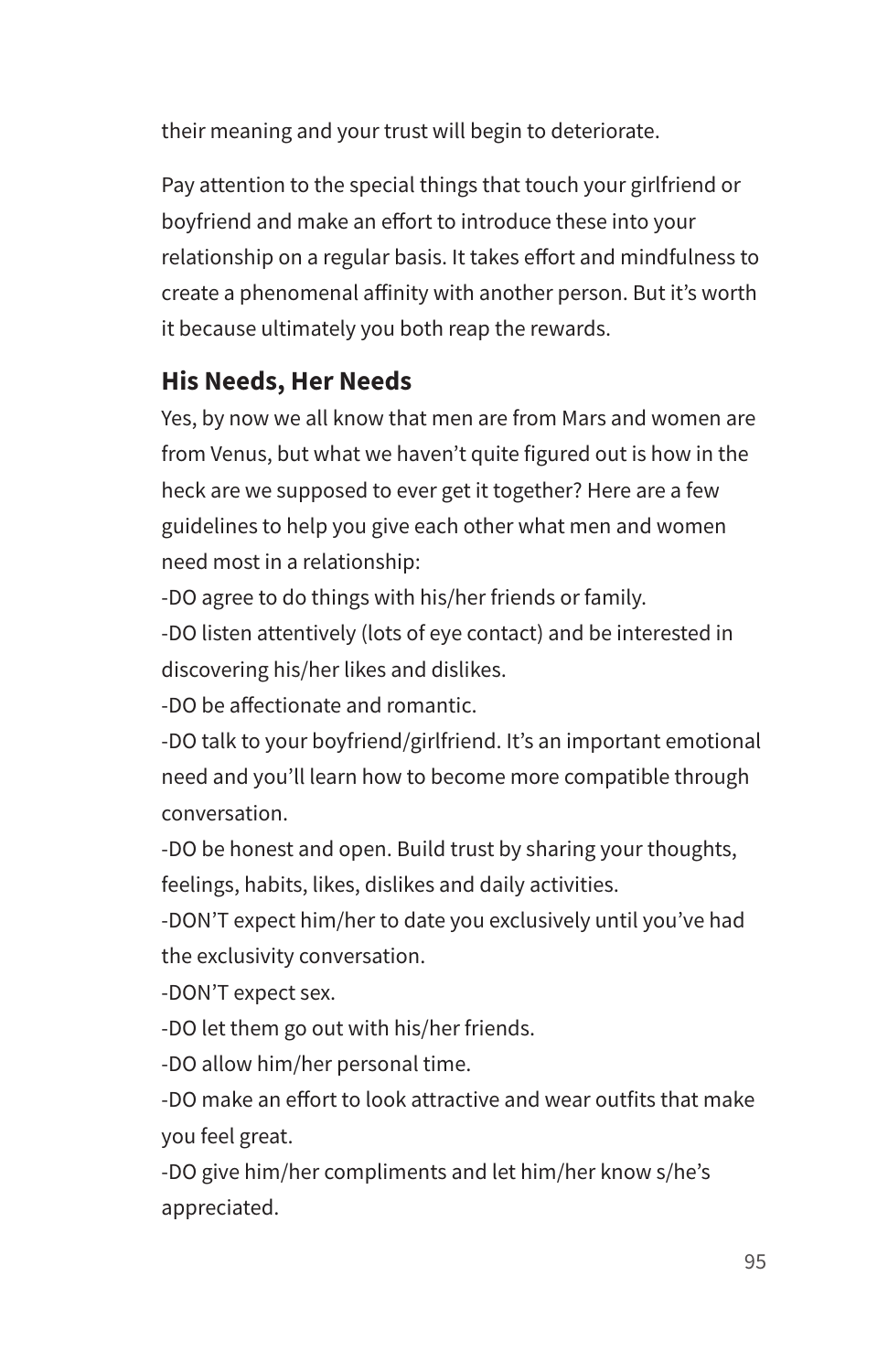#### IT'S JUST LUNCH

-DON'T push him/her into commitment or saying s/he loves you. -DON'T try to be who you think s/he wants you to be— be yourself.

-DON'T try to fix or change him/her.

## **Are We Ready for Commitment?**

Are you and your partner both emotionally ready for a committed relationship at this time? If one of you is and one of you isn't, you are both wasting your time and energy. Avoiding this conversation (or choosing to overlook the importance of it) is a major mistake. You could mislead someone into believing there is a future with you, or you might spend months or years fooling yourself with an unavailable partner.

In relationships, as in life, timing is everything. We all get to different stages of emotional growth at different times and there is no right or wrong time for commitment.

It happens when you're ready. And for some, it may never come. Relationship experts believe that we attract people who reflect some part of ourselves, so if you find that you frequently attract non-committal partners, you may have some unconscious motivation not to commit yourself.

One of the greatest benefits of joining a service like It's Just Lunch is that our clients are all committed to the dating process and looking for a relationship. It's an efficient way to weed out many time wasters, fence sitters and serial daters.

## **Is This "The One?"**

Most people have an idea of what constitutes a desirable mate. We usually get fixated on superficial aspects like appearance, income or lifestyle and don't give enough thought to the quality of that relationship. It's emotional intimacy, being able to share

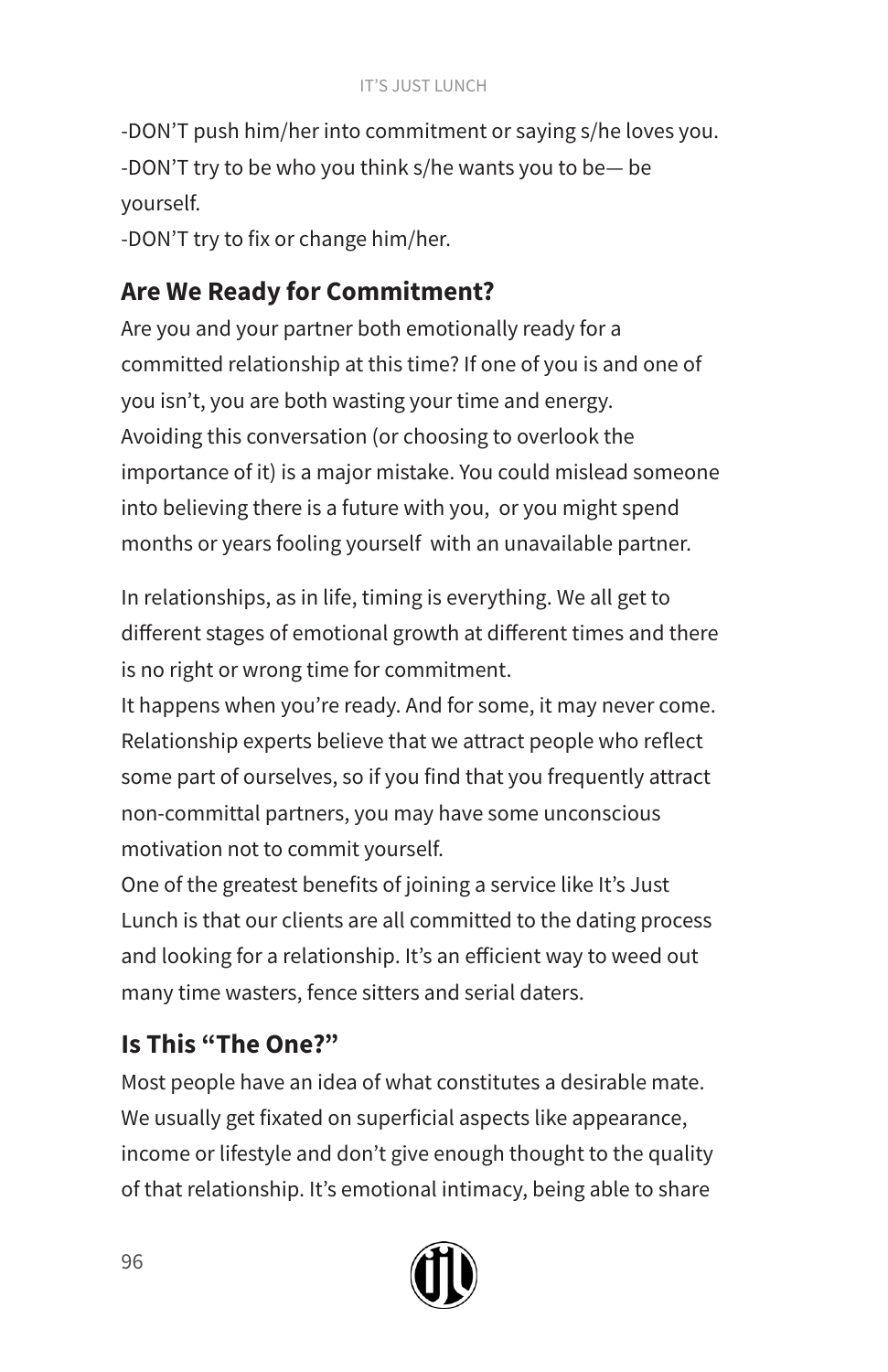your truest, deepest, most vulnerable self with your significant other, which makes us feel loved. Skip judgments based on superficial aspects and focus on how you connect emotionally; how comfortable you are being yourself when you're around them, and how often you laugh and have fun together.

Really, that's all there is to it. If you can read the paragraph above and know in your heart that your partner meets all of these needs and makes you feel great about yourself, then he or she has all the qualities to become your ideal partner. The rest is up to the two of you.

A relationship is like any long-term investment: it requires a great deal of time, effort and devotion. Couples come and go, but real relationships are those that can survive whatever life throws at them. They go through it together and come out closer than before.

One final thing you should ask yourself before you decide that this is the person you want to spend the rest of your life with: Do you both share the same vision for the future?

Do you want the same things or are you at least committed to helping the other fulfill his or her dreams as well as your own? Do you both see yourselves together for many years to come? Can you imagine investing in a house, raising a family and eventually growing old together?

### **Recognizing Mr. or Ms. Right**

Follow the steps below and you won't lose your head as you get to know your significant other better. Remain clear and confident and you'll make the right choices.

Before you choose to commit to someone, make sure you have no desperate need for attachment and that you are in a good